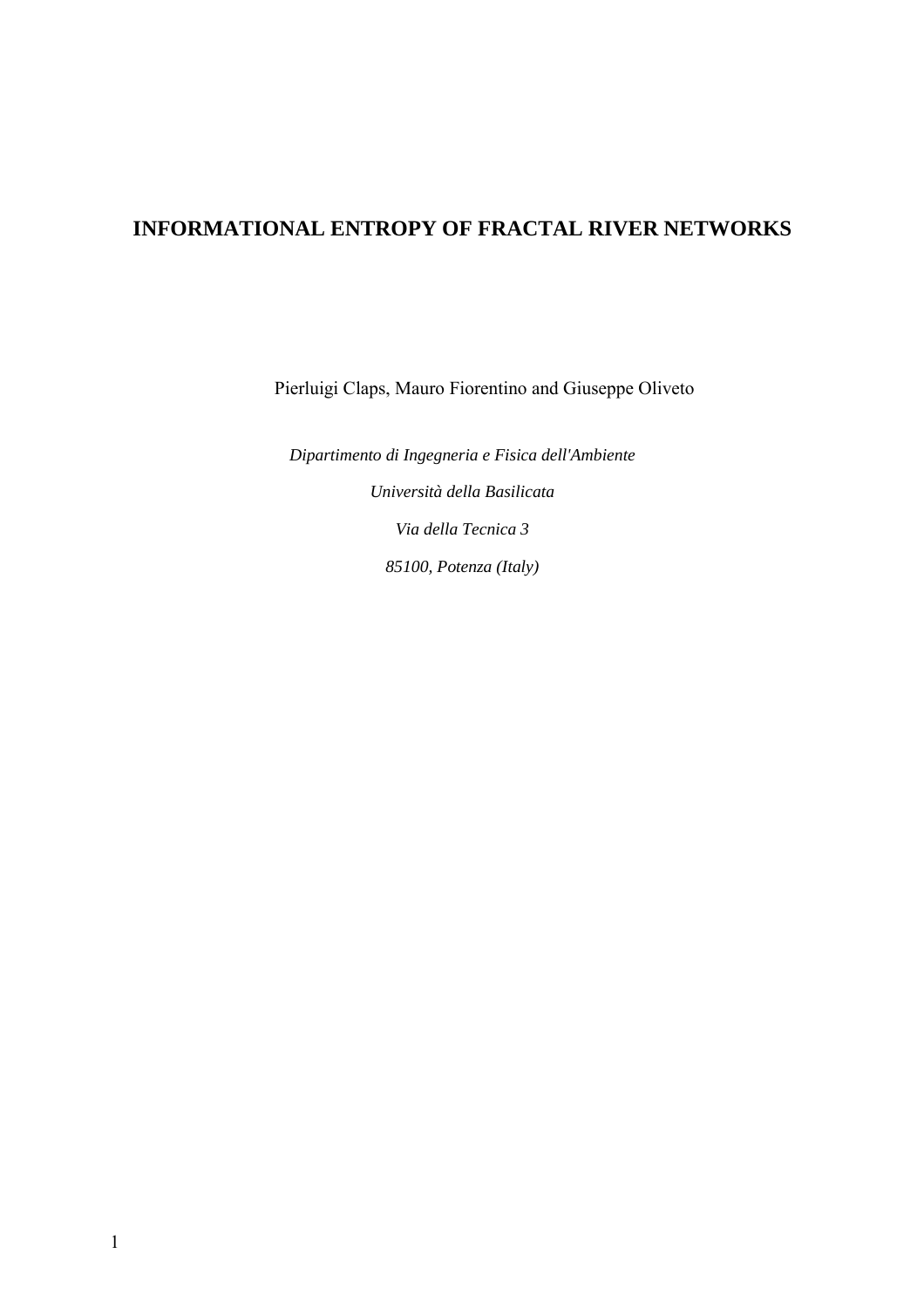# **ABSTRACT**

Informational entropy of river networks, as defined by *Fiorentino and Claps* (1992*a*), proved to be a useful tool in the interpretation of several properties exhibited by natural networks. In this paper, self-similar properties of river networks are taken as the starting point for investigating analogies and differences between natural networks and geometric fractal trees, comparing their variability entropy with parameters of both classes of networks. Attention is directed particularly to relations between entropy and Horton order and entropy and topological diameter of subnetworks. Comparisons of these relations for fractals and natural networks suggest that network entropy can contribute to clarify important points concerning self-similar properties of river networks. Moreover, the estimation of the fractal dimension of branching for natural networks can be considerably improved using the relation between entropy and Horton order throughout the network.

## **1. INTRODUCTION: INFORMATIONAL ENTROPY OF RIVER NETWORKS**

The informational entropy of river networks was defined by *Fiorentino and Claps* (1992*a*) as:

$$
S = - \sum_{\delta=1}^{\Delta} p_{\delta} \ln p_{\delta} \tag{1}
$$

consistently with the definition given by Shannon (1948) in information theory, where  $p_8$ 's the relative probabilities related to a given "state" δ. It can be shown (*e.g.* Wannier, 1966) that the informational definition of entropy is equivalent to its definition given in statistical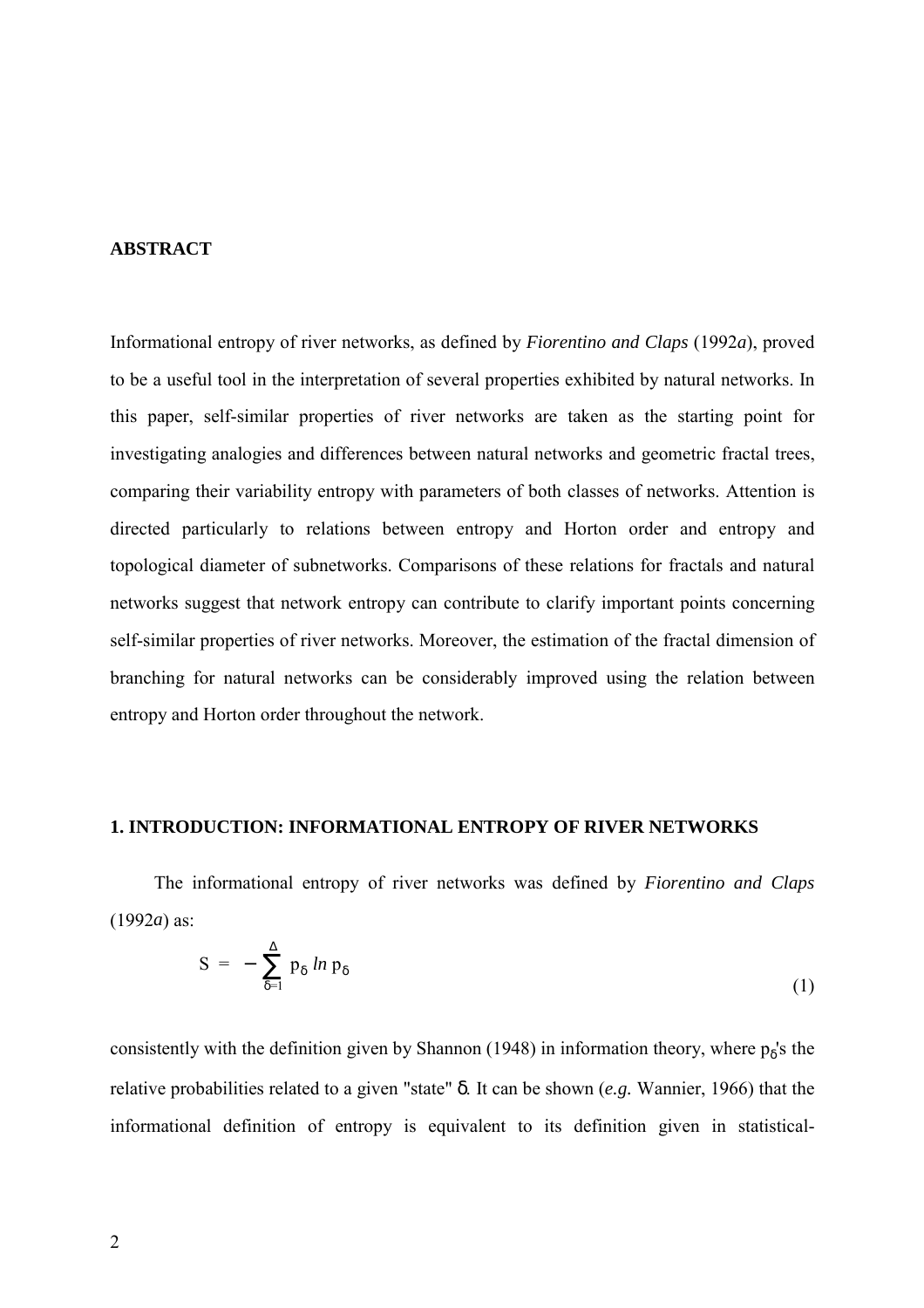mechanics, in which entropy is proportional to the relative probability of a state of a thermodynamical system.

In the definition of informational entropy of a river network, the network is considered as a system in which stream segments (links) are the elements whose placement characterize the system configuration. A network link is the path connecting two junctions and the topological distance from the outlet, *i.e.* the number of consecutive links forming the shortest path from its upstream node to the outlet, corresponds to the state  $\delta$  in which the link is placed (see figure 1). The selection of  $\delta$  as the state variable in the relation (1) was further substantiated by Fiorentino *et al*. (1993). The total number of states is the network topological diameter ∆, corresponding to the maximum topological distance from the outlet. If one disregards the length of links, as is assumed in this paper, the network configuration is completely determined by the topological width function which is the diagram of the relative frequency  $p_δ$  of the links as a function of the topological distance δ. The maximum entropy for a given topological diameter is attained with uniform width function (*i.e.* same number of links at each topological distance) and is expressed as  $S_{\text{max}} = ln\Delta$ .

Under the hypothesis of uniform energy expenditure, Fiorentino *et al.* (1993) obtained analytical expressions of channel profiles by maximizing entropy subject to the knowledge of the average elevation of the river network. Also some important scaling properties of channels, such as slope-area and stream power-area relationships, were derived, with scaling factors depending on the fractal dimension D of the branching process of the channel network.

Moreover, the informational entropy of river network was empirically found (Fiorentino *et al.*, 1993) to vary with marked regularity with network characteristics, particularly Horton order, magnitude and topological diameter. In this paper, a specific investigation of the above regularities is presented, looking at properties of both fractal and natural networks with regard to entropy.

To take advantage of the fractal nature of river networks, first hypothesized by Mandelbrot (1983) and later confirmed by several authors with different approaches, synthetic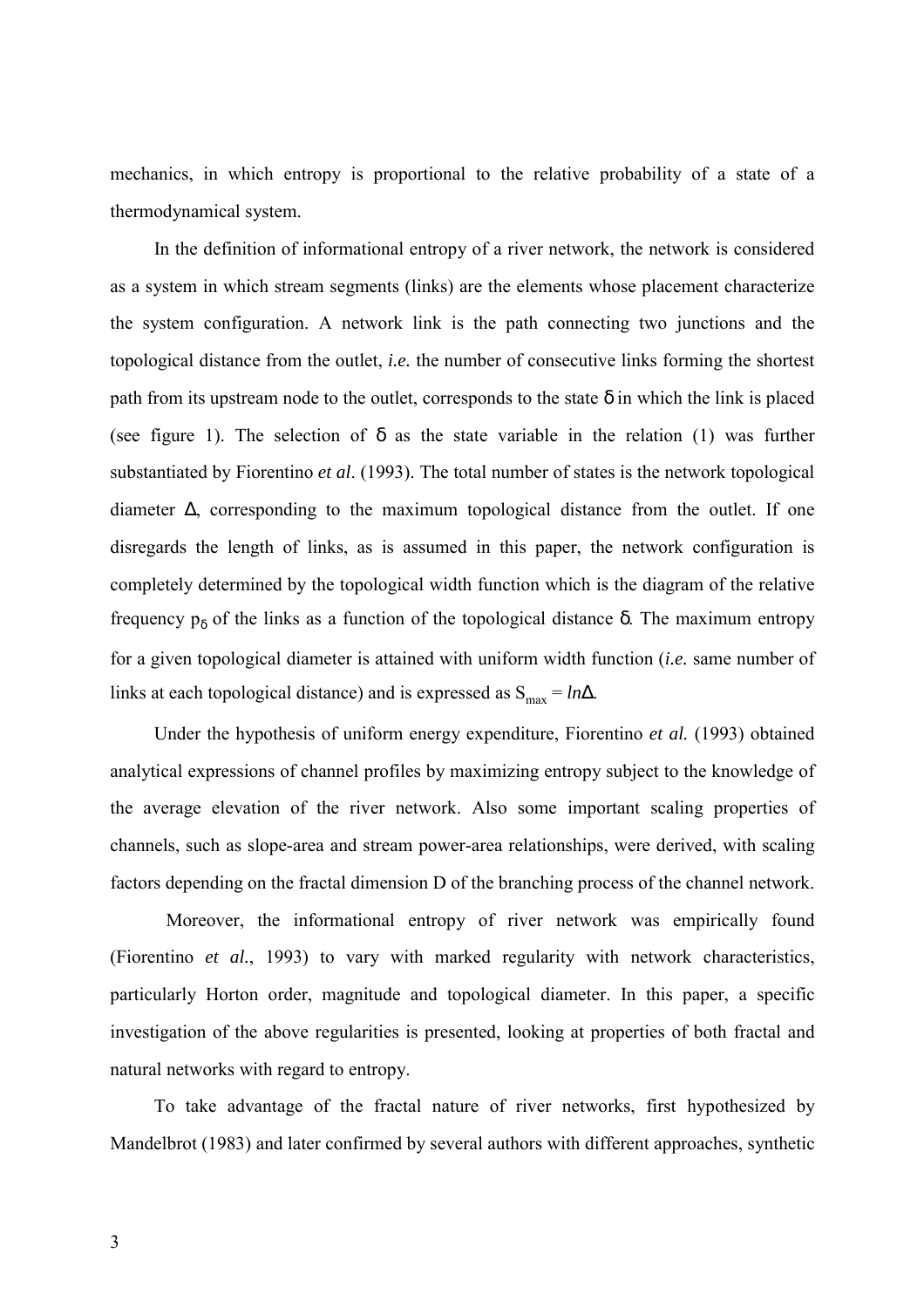fractal networks are introduced here and their properties are exploited to achieve analytical expressions of the entropy as a function of parameters of their configuration. Entropy properties exhibited by natural river networks are then compared with the properties of the entropy of some geometric fractal trees, resulting in interesting interpretations of empirical findings.

# **2. DEFINITION OF FRACTAL PLANE TREES AND THEIR INFORMATIONAL ENTROPY**

### **2.1. A model of fractal plane trees**

Fractal plane trees are fractal (self-similar) objects, that can be defined as "having a shape made of parts similar to the whole in some way" (Mandelbrot, 1986). Fractal objects result from repeated generations, starting from an initiator, which is a set of segments, and using a generator, which is a different set of segments. In the construction of the fractal set first the initiator is substituted with the generator and then each segment of the generator becomes an initiator and is substituted again, in a recursive way (*e.g.* Feder, 1988, p. 16). If only selected segments of the generator become initiators, the resulting tree is a non-uniform fractal. However, our approach is restricted to uniform fractals.

Fractal plane trees can be obtained with an initiator made of a unit-length segment and a tree-like generator, made of equal shorter segments whose length is η (Mandelbrot, 1983, pp.72-73).

After a finite number *m* of generations the resulting tree, which we will call *m*-structure, has finite Euclidean length and is indeed a prefractal, since fractal object have infinite length. The number of segments of an *m*-structure is  $M_m = M_1^m$ , with  $M_1$  as the number of segments of the generator, and its segment length is  $\zeta_m = \eta^m$  (see figure 2). In this paper, generators are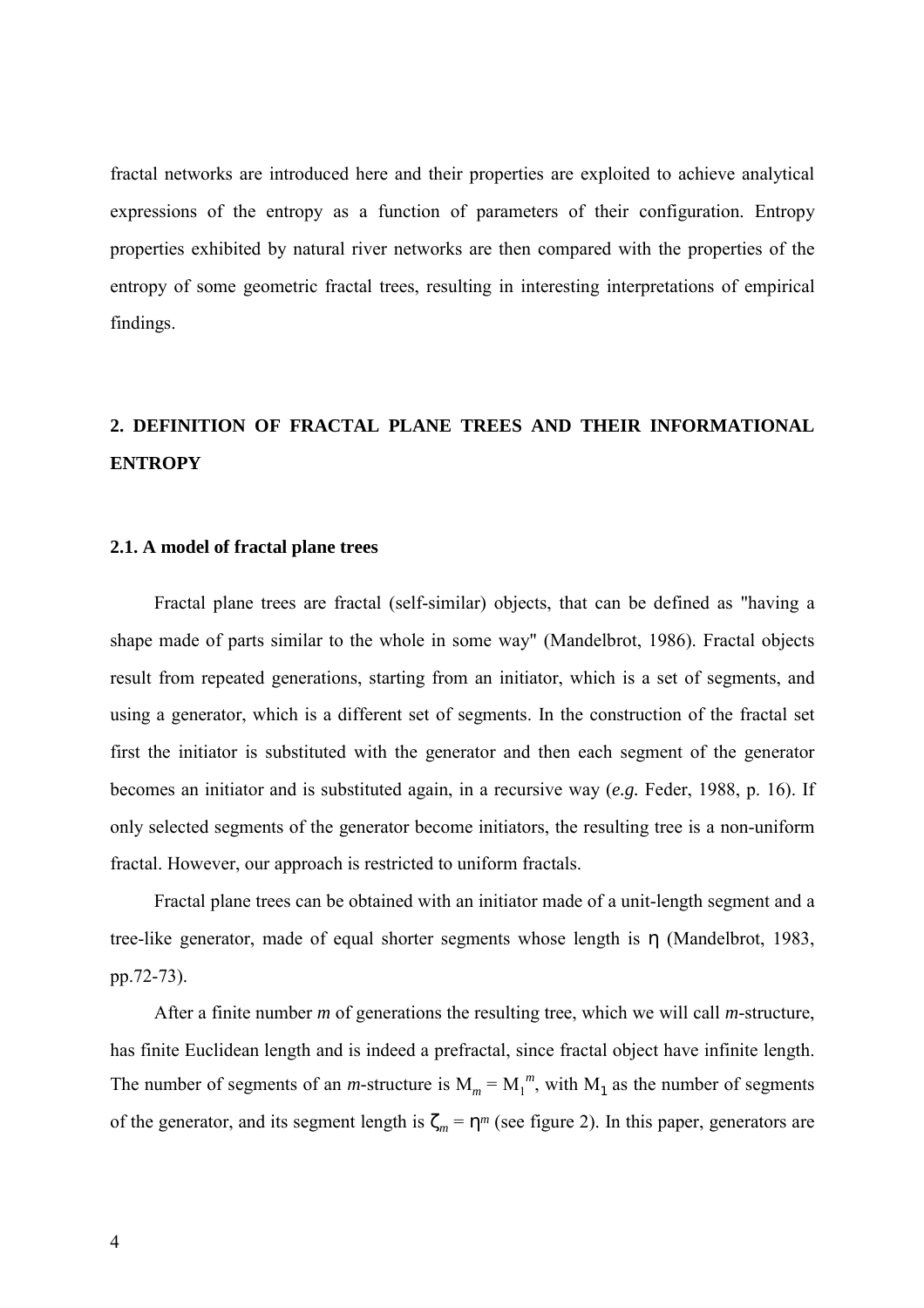taken such that the longest path is straight and segments form only right angles. This does not affect generality and allows us to obtain that the number of partitions  $1/\eta$  of the initiator equals  $\Delta_1$ , which is the topological diameter of the generator tree. After *m* generations, the topological diameter is:

$$
\Delta_m = \Delta_1^m \tag{2}
$$

The Euclidean length  $L(\zeta) = M(\zeta) \zeta$  of the self-similar geometric set depends on the unit of measure  $\zeta$  and of the number  $M(\zeta)$  of segments necessary to cover the set, both changing with each generation. The fractal measure (i.e. invariant with respect to the index of generation)  $L = M(\zeta) \zeta^D$  does not change with generations because of the way the fractal dimension D is defined (*e.g.* Feder, 1988, p.19):

$$
D = -\frac{\ln M_1}{\ln \eta} \tag{3}
$$

Considering that various fractal dimensions have been introduced for river networks (*e.g.* Liu, 1992; Beer and Borgas, 1993), this fractal dimension is to be considered as only due to the branching process and is better specified as the network similarity dimension.

#### **2.2. Informational entropy of fractal trees**

The topological width function of fractal trees can be readily obtained recursively as a function of *m* by first determining the number W<sub>*m*</sub>(j) (j = 1,.., $\Delta_m$ ) of links at the topological distance *j* from the outlet. To this end, it is convenient to separate  $W_m(j)$  in  $\Delta_1$  classes, each of length ∆*<sup>m</sup>*−1. The reason for this is that, after the generation transforming an (*m*−1)-structure into a *m*-structure, this latter contains as many (*m*−1)-structures as the number of segments of the generator. The network diameter will then become  $\Delta_m = \Delta_1^m = \Delta_1 \Delta_{m-1}$ , leading to  $\Delta_1$ classes. In the generic  $\Delta_i$  class, W<sub>*m*</sub>(j) is made up of as many (*m*−1)-structures as the number of segments of the generator at the level *i*, leading to: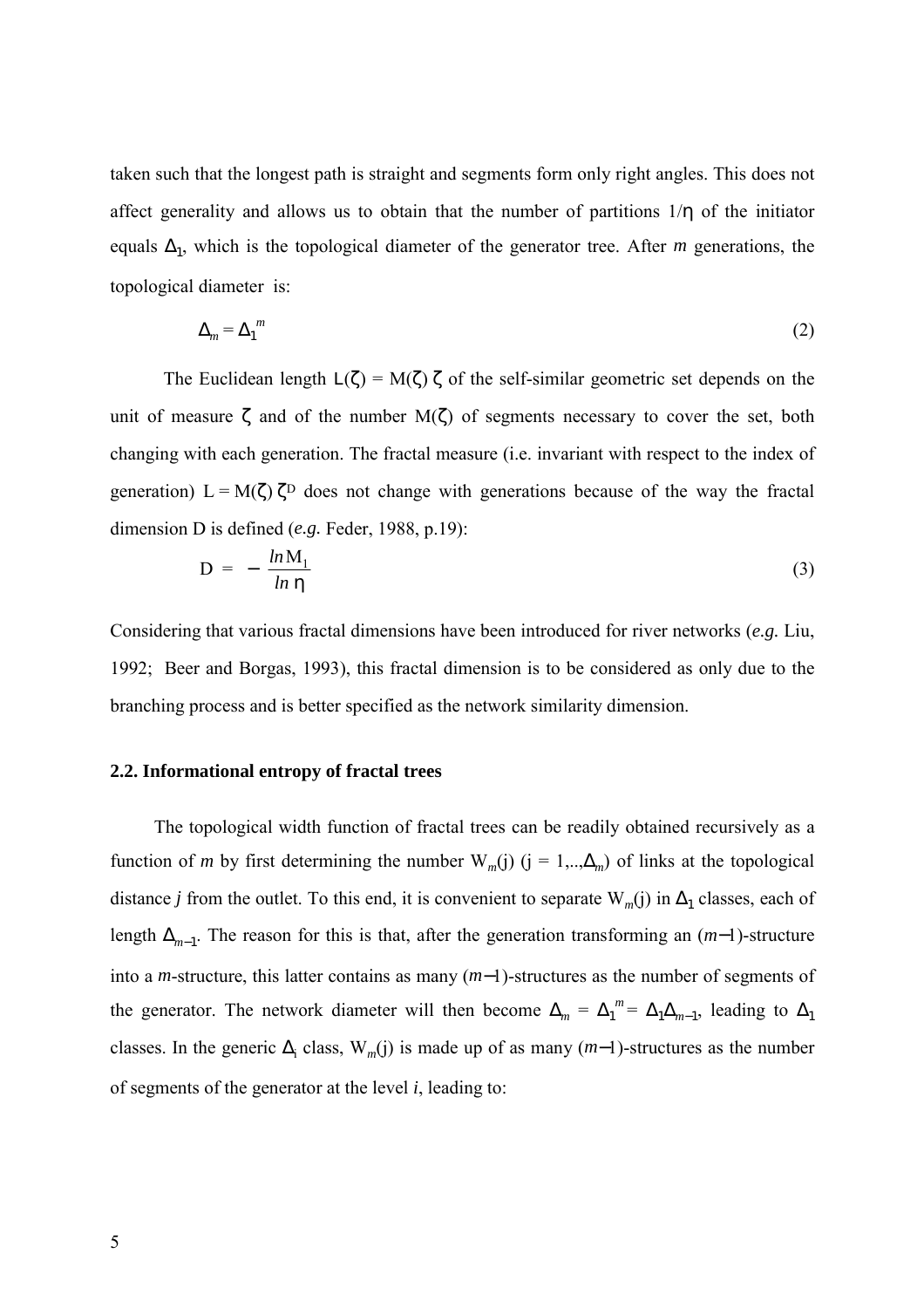$$
W_m(1,..., \Delta_{m-1}) = W_1(1) \cdot W_{m-1}(1,... \Delta_{m-1}) = 1 \cdot W_{m-1}(1,... \Delta_{m-1})
$$
 class 1

$$
W_m(1 \cdot \Delta_{m-1} + 1, \dots, 2 \cdot \Delta_{m-1}) = W_1(2) \cdot W_{m-1}(1, \dots \Delta_{m-1})
$$
 class 2

$$
W_m((\Delta_1 - 1) \cdot \Delta_{m-1} + 1, ..., \Delta_1 \cdot \Delta_{m-1}) = W_1(\Delta_1) \cdot W_{m-1}(1, ..., \Delta_{m-1})
$$
 class  $\Delta_1$ 

Since the generic class *r* of the function  $W_{(m)}(j)$  corresponding to the *m*-th multiplication has ∆*<sup>m</sup>*−1 topological levels:

............................................................................................

$$
W_{(m)}(j), j=(r-1)\cdot\Delta_{m-1}+1, ..., r\cdot\Delta_{m-1}
$$

it is convenient to introduce the following notation:

$$
\mathbf{r} \mathbf{W}_{(m)}(i), \quad i=1... \Delta_{m-1}
$$

where  $i$  is the relative topological level. Hence, probabilities associated to the topological distances in the generic class of the width function are:

$$
{}^{r}P_{m}(i) = \frac{{}^{r}W_{m}(i)}{M_{m}}, \qquad i=1 \ldots \Delta_{m-1}.
$$

Considering that

$$
{}^{r}W_{m}(i) = W_{1}(r) \cdot W_{m-1}(i) , \qquad i=1 \dots \Delta_{m-1}
$$

and that after *m* generations the total number of segments is  $M_m = M_1^m$ , the probability is:

$$
{}^{r}P_{m}(i) = \frac{W_{1}(r)}{M_{1}} \frac{W_{m-1}(i)}{M_{m-1}}, \quad i=1... \Delta_{m-1}
$$

and can be expressed as:

$$
rP_m(i) = \frac{W_1(r)}{M_1} P_{m-1}(i) , \quad i=1... \Delta_{m-1}
$$
 (4)

With reference to the *m*-structure, the expression (1) defining the informational entropy can be expanded in order to show all components of the summation:

$$
S_m = \sum_{j=1}^{\Delta_{m-1}} P_m(j) \ln P_m(j) + \sum_{j=\Delta_{m-1}+1}^{2 \cdot \Delta_{m-1}} P_m(j) \ln P_m(j) + ... + \sum_{j=(\Delta_1-1) \cdot \Delta_{m-1}+1}^{\Delta_1 \cdot \Delta_{m-1}} P_m(j) \ln P_m(j)
$$
 (5)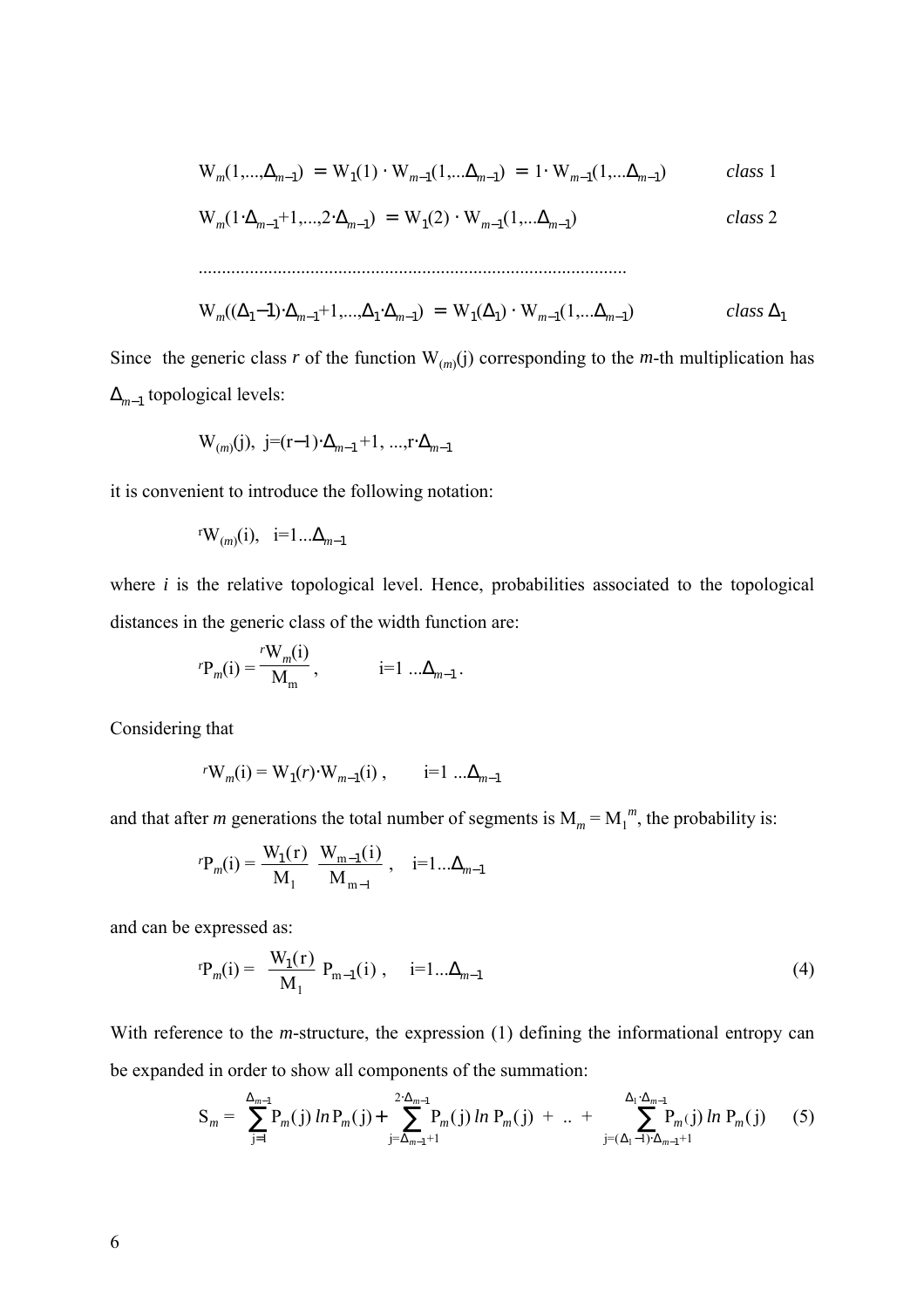The summation term for the generic class *r* is:

$$
\sum_{i=1}^{\Delta_{m-1}} {}^{r}P_{m}(i) \ln {}^{r}P_{m}(i) \tag{6}
$$

and considering that equation (4) gives

$$
ln \, {}^{r}P_{m}(i) = ln \, P_{m-1}(i) + ln \, \frac{W_{1}(r)}{M_{1}}
$$

one can rewrite (6) as:

$$
\sum_{i=1}^{\Delta_{m-1}} \frac{W_1(r)}{M_1} \left[ P_{m-1}(i) \ln P_{m-1}(i) + P_{m-1}(i) \ln \frac{W_1(r)}{M_1} \right]
$$

Expanding all terms in parenthesis we get:

$$
\frac{W_1(r)}{M_1} \sum_{i=1}^{\Delta_{m-1}} P_{m-1}(i) \ln P_{m-1}(i) + \frac{W_1(r)}{M_1} \ln \frac{W_1(r)}{M_1} \sum_{i=1}^{\Delta_{m-1}} P_{m-1}(i) \tag{7}
$$

where the first summation represents the entropy S<sub>*m*−1</sub> of the (*m*−1)-structure and the second summation equals 1. Substituting the generic term (7) into expression (5) the resulting equation is

$$
S_{m} = S_{m-1} \sum_{r=1}^{\Delta_{1}} \frac{W_{1}(r)}{M_{1}} + 1 \cdot \sum_{r=1}^{\Delta_{1}} \frac{W_{1}(r)}{M_{1}} \ln \frac{W_{1}(r)}{M_{1}}
$$

from which, considering that  $\sum W_1 = M_1$ , finally results:

$$
S_m = S_{m-1} + S_1
$$

that by recursion leads to the straightforward equation:

$$
S_m = m S_1 \tag{8}
$$

It is interesting to compare this result to the variation of entropy with growth of maximum-entropy and minimum-entropy-production tree structures. Fiorentino and Claps (1992b) introduced these tree structures, which present opposite characteristics. A maximum-entropy tree (figure 3.a) grows in such a way to maintain uniformity in the width function (which is indeed asymptotical). In this growth, Horton order does not increase while entropy does. A minimum entropy-production tree (figure 3.b) is built in order to minimize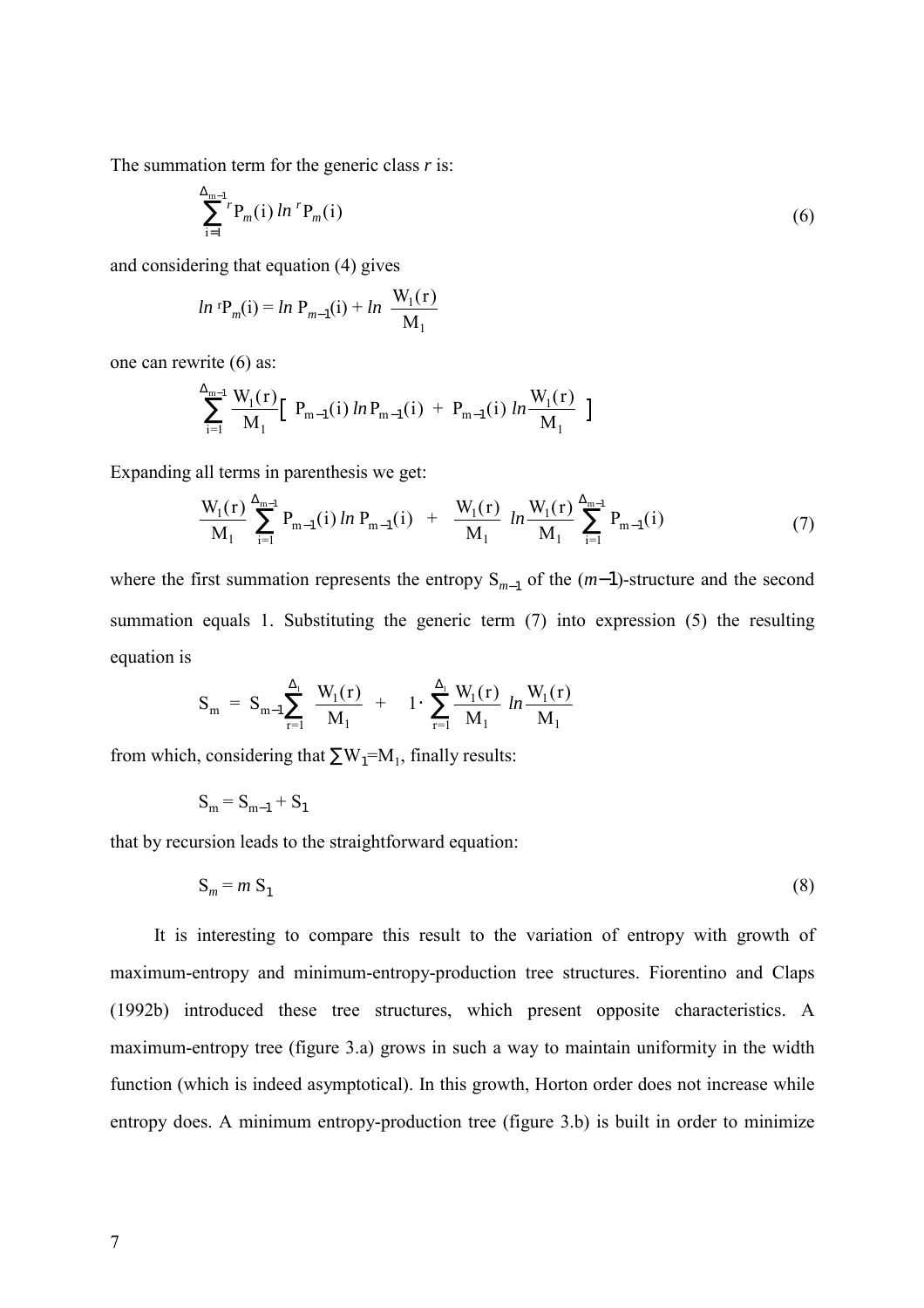the increase of entropy with its growth. This is obtained maximizing the increase in the number of links for increasing topological diameter (at each growth stage every source bifurcates producing also an increase in the network Horton order); for such a structure, entropy tends asymptotically to a constant. Both tree structures are non-uniform fractals.

In the next section, the patterns shown by these two structures are compared to the variation of entropy with respect to some parameters of natural and fractal networks.

# **3. PROPERTIES OF FRACTAL AND NATURAL NETWORKS WITH REGARD TO ENTROPY**

#### **3.1. Informational entropy and Horton order of subnetworks**

In natural networks the average entropy of subnetworks of the same Horton order was found (Fiorentino et al., 1993) to vary linearly with the order. In particular, the equation

$$
S_{\Omega} = c(\Omega - 1) \tag{9}
$$

was found, with very high correlation coefficient (> 0.99) and with *c* very close to 1. Coefficient *c* is the rate of increase of entropy with the order, that corresponds to a rate of entropy production. Also *c* is an estimate of the average entropy of second-order subnetworks.

Analyzing synthetic fractal trees in a hortonian framework it is easy to determine the order of subnetworks, since each generation transforms first-order links into trees equal to the generator increasing the network order of an amount equal to  $(\Omega_1-1)$ . After *m* generations the tree is an *m*-structure with order:

$$
\Omega_m = 1 + m(\Omega_1 - 1) \tag{10}
$$

Hortonian subnetworks of an *m*-structure can be or can be not *j*-structure themselves, depending on the order  $\Omega_1$  of the generator.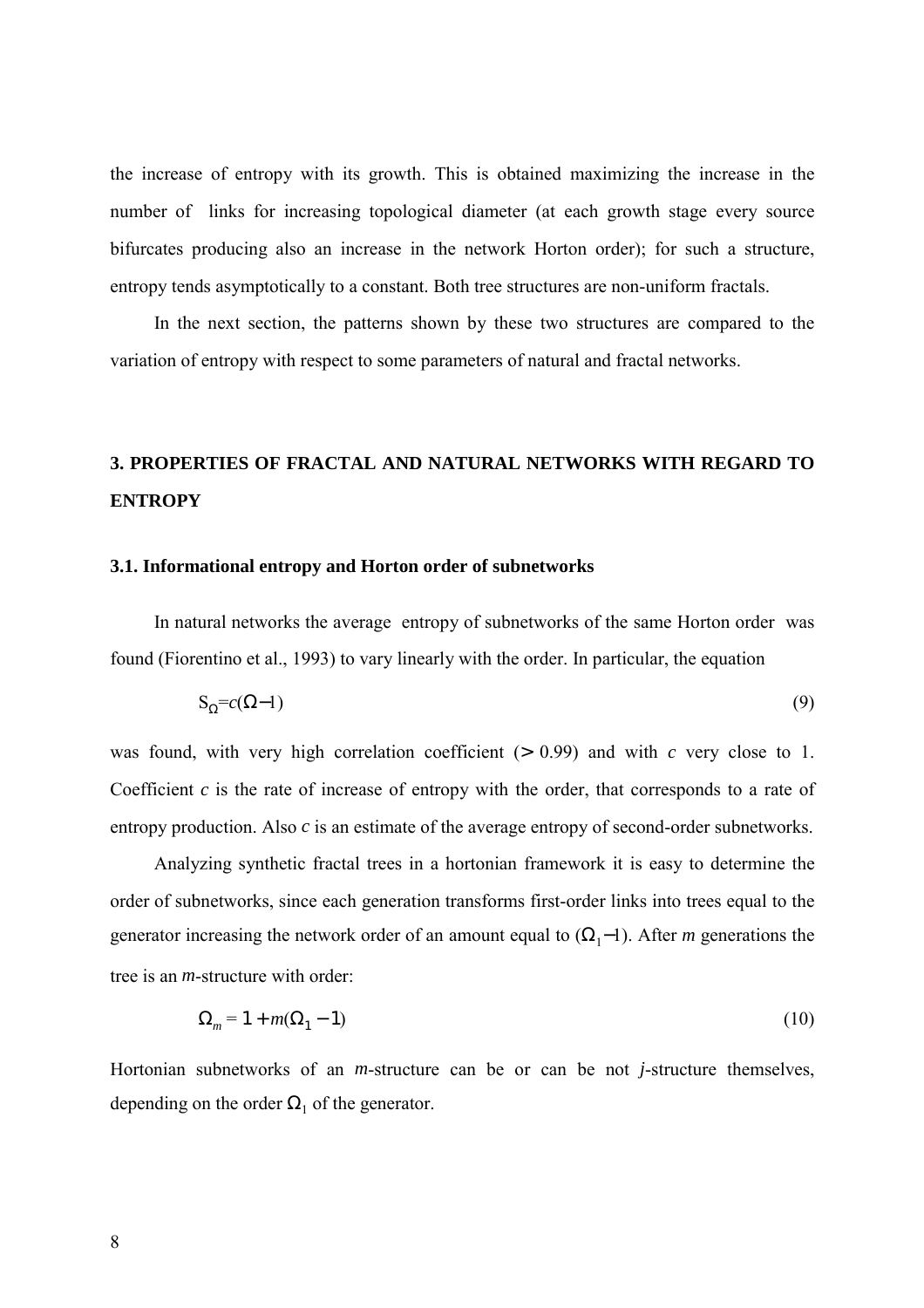By substituting in (10) *m* as taken from (8), entropy of *m*-structure subnetworks of order Ω*m* is obtained as:

$$
S_{\Omega_m} = \frac{\Omega_m - 1}{\Omega_1 - 1} \cdot S_1 \tag{11}
$$

For generators of order 2, all Hortonian subnetworks are *j*-structures, so (11) can be written as:

$$
S_{\Omega} = (\Omega - 1) S_1 \tag{12}
$$

which is equal to relation (9) found for natural networks. Therefore it becomes apparent the meaning of the coefficient  $c$  in  $(9)$ , as the entropy of an equivalent generator producing the fractal structure of branching in the river network.

In this paper, fractal networks are built using four kinds of trivalent (*i.e.* three segments joining into each node) generators (figure 4) and data from eight natural drainage networks of southern Italy basins were used, with characteristics reported in table 1.

Figure 5 shows the relative position of the straight lines corresponding to  $(\Omega, S)$  relations for natural and fractal networks. Lines related to natural networks were obtained (Fiorentino et al., 1993) by linear regression between Horton order and average entropy of subnetworks of equal order. All subnetworks are considered at fixed resolution.

It can be noted that natural basins behaves as fractal structures mostly intermediate between these obtained from generators 4.a and 4.b. Even though the use of generators of order  $\Omega_1$  greater than 2 is awkward, because there is no explicit expressions for the entropy of subnetworks which are not *j*-structures, a third order generator (figure 4.d) was considered. It can be regarded as a structure intermediate between the 4.a and 4.b, as confirmed by the position of its  $(\Omega, S)$  curve. In this case, equation (11) can be applied only for Hortonian subnetworks of odd order, which are all j-structures. Subnetworks of even order are still equal throughout the network but their entropy can only be computed through the definition (1). It is also interesting to comment the position of curves relative to maximum-entropy and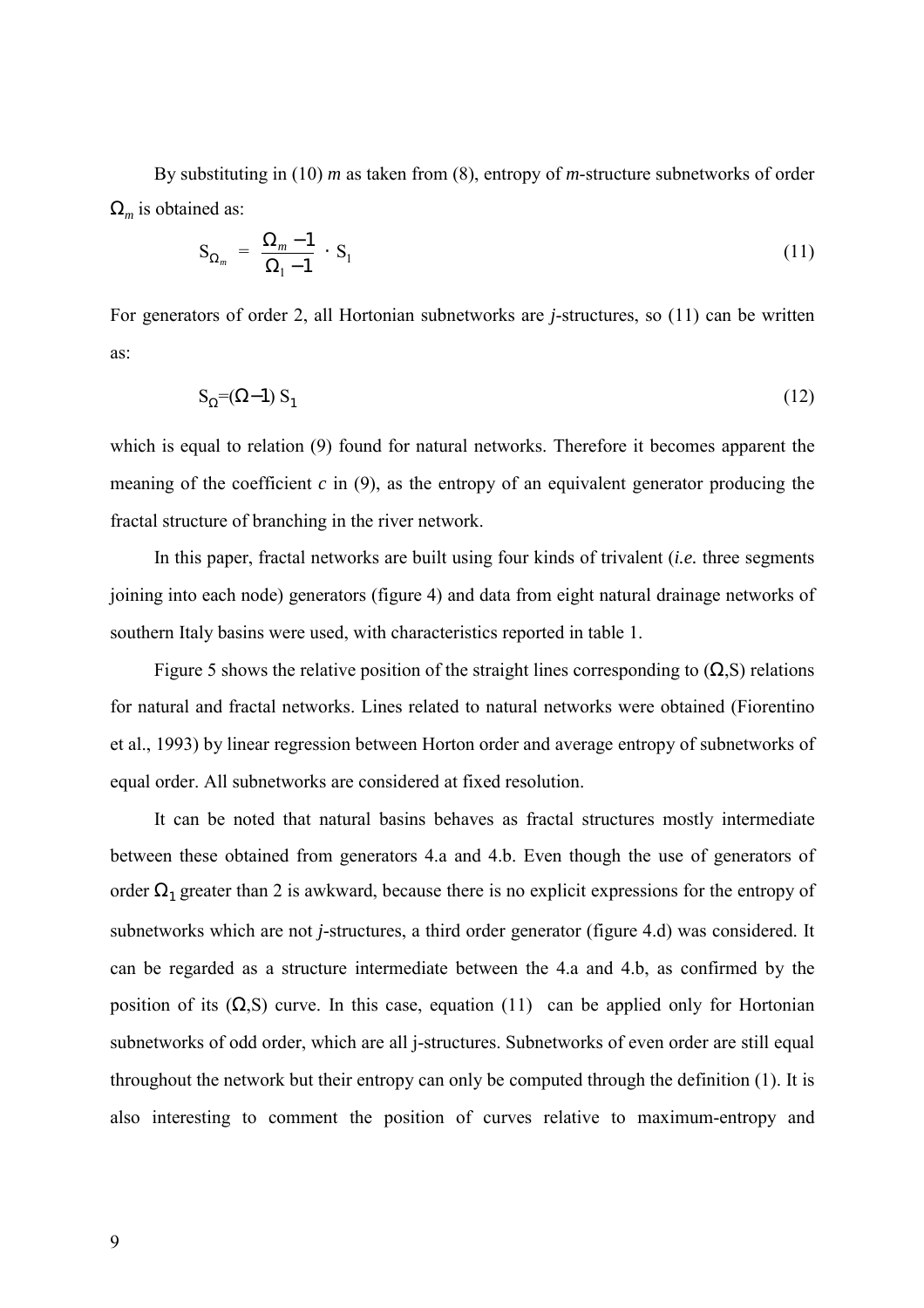minimum-entropy-production networks: both curves constitutes bounds of the region of existence of real-world curves and show the two related networks to have characteristics very different, in a Hortonian viewpoint, from those of natural and fractal networks.

#### **3.2. Informational entropy and topological diameter of subnetworks**

From what was shown previously, the topological diameter  $\Delta$  of a subnetwork seems to be a scale factor of the object by an entropic viewpoint, first of all because *ln* ∆ is the entropy upper bound. Yet, it is less apparent if some regularity exists in the (S,∆) relation for subsets of a network, either natural or fractal. To investigate this, Claps and Oliveto (1993) examined the relation existing between the two variables for all subnetworks of the eight basins of table 1. Linear relations with very high correlation coefficients (> 0.99) were found between S and *ln*∆.

Moving to synthetic fractal networks, equation (2) provides the topological diameter of all *m*-structures, so that eliminating *m* between (2) and (8) one obtains:

$$
S_{\Delta_m} = \frac{\ln \Delta_m}{\ln \Delta_1} \cdot S_1 \tag{13}
$$

which is the same kind of equation found for natural basins.

It is interesting to comment how close natural basins and fractal networks curves are to the case of maximum-entropy structures, for which  $S_\Delta = \ln \Delta$ . Regarding this, observation of figure 6 reveals that the lines relative to both fractal and natural networks deviate only slightly from the diagonal representing the case of maximum-entropy trees. This appears in contrast with the patterns observed in fig.5. However, it is to be considered that Horton order doesn't give any information on maximum-entropy trees, since the order  $\Omega$  is 2 independently of the tree configuration.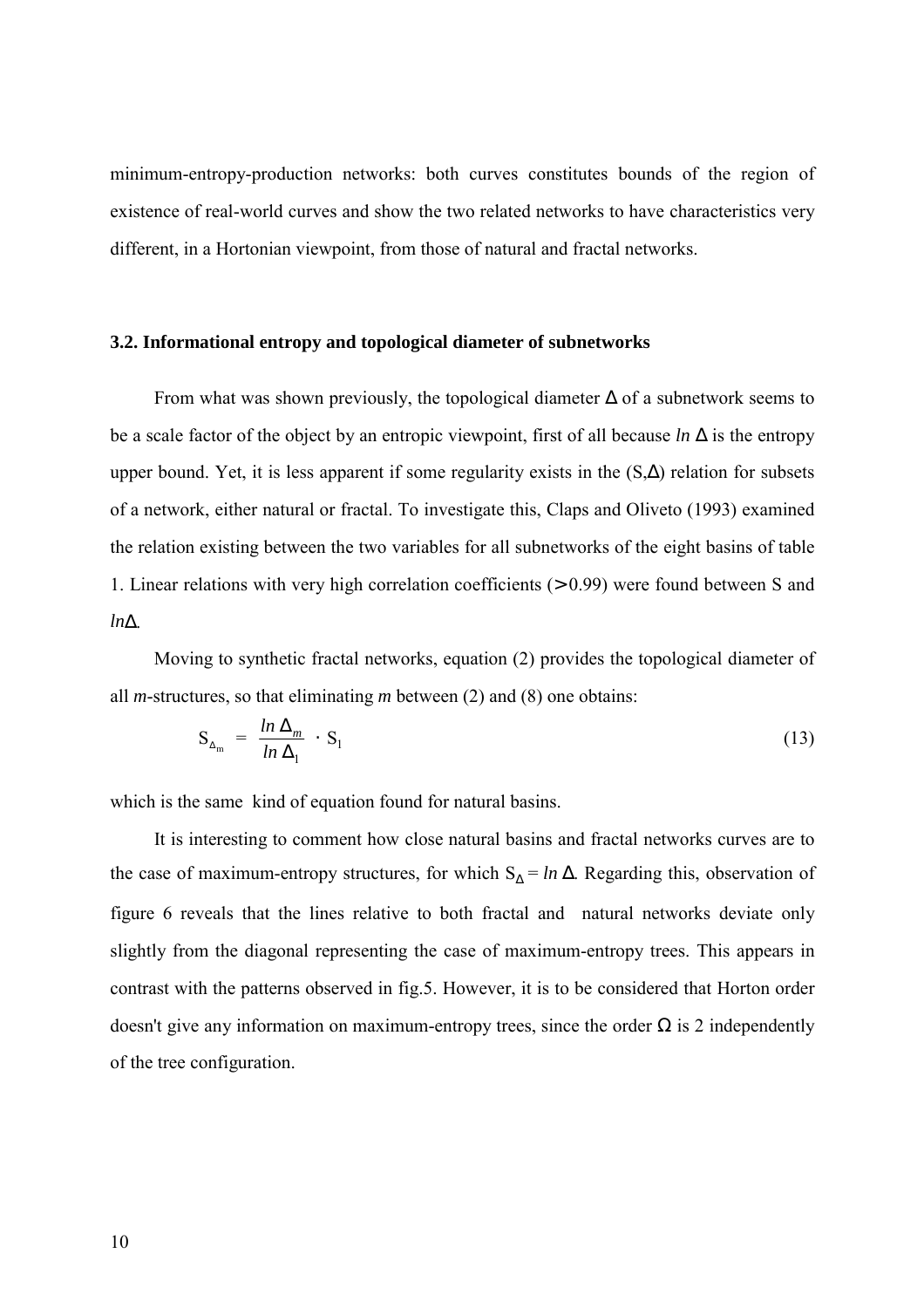The dotted lines in fig.6, representing the regression lines found for natural basins, are again comprised between the lines of the two fractal trees obtained from generators 4.a and 4.b.

Figure 6 also shows the curve relative to the Peano fractal network (*e.g.* Marani et al*.*, 1991) which is a tetravalent structure (four links joining into each node) with fractal dimension 2 (is a plane-filling curve). This fractal tree occupies a completely different region of the (S,∆) plane with respect to the other trivalent objects. This constitutes an additional confirmation of the doubts expressed by Rodriguez-Iturbe et al. (1992), Fiorentino and Claps (1992b) and Rinaldo et al. (1992), on the use of this fractal tree as a surrogate of natural networks, for which it was proposed mainly because of its space-filling nature.

# **4. ESTIMATION OF RIVER NETWORK FRACTAL DIMENSION USING ENTROPY**

Synthetic fractal trees are completely defined by their fractal dimension (3) and, given the results of the previous sections, by the informational entropy of their generator. A comparison of the definition (3) with the equation

$$
D = \frac{\ln R_B}{\ln R_L} \tag{14}
$$

introduced by La Barbera and Rosso (1989) for the river network fractal dimension, suggests an analogy between M<sub>1</sub> and the Horton bifurcation ratio R<sub>B</sub> and between  $\Delta_1$  and the Horton length ratio  $R_{\text{L}}$ .

Claps and Oliveto (1993) have shown that this analogy is asymptotically an equality for fractal networks with  $\Omega_1=2$  and that estimation of the similarity dimension D of fractal networks by (14) is correct only for trees with an adequately high generation index m. The latter result is valid for whatever  $\Omega_1$ . The sensitivity of the equation (14), as a function of the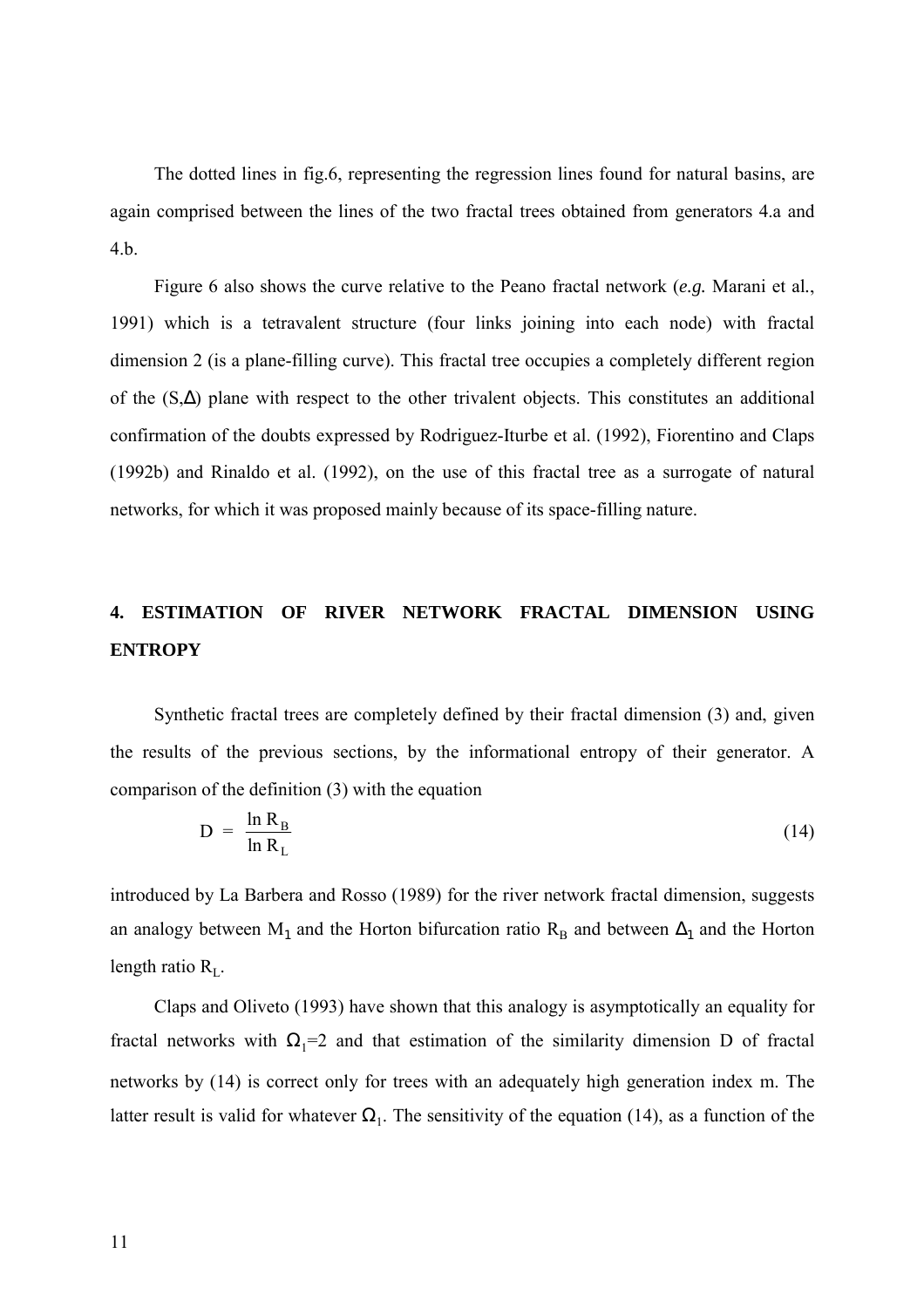network Horton order, for the estimate of the fractal dimension of branching was also shown by Beer and Borgas (1993) with reference to a natural network.

The question arise whether the similar patterns exhibited by fractal and natural networks with reference to their informational entropy can be useful in reconsidering the estimation of the network similarity dimension. As a matter of fact, both D and  $S_1$  are unique for each specific fractal tree, particularly if simple generators are considered. So, a simple answer to the above question can be given by the construction of a regression link between the two variables.

Using only fractal structures with  $\Omega_1=2$ , including those of figure 2 and trees with increasing topological diameter, the equation

$$
D = 1.476 - 0.240 \ln S_1 \tag{15}
$$

was obtained by regression, with correlation coefficient R=0.999. This equation can be used to estimate D once  $S_1$  is known.

Equation (15) was applied to the eight natural basins considered, with  $S_1$  evaluated by the regression between  $S_{\Omega}$  and  $\Omega$  (equation (12)). Resulting estimates of D, reported in table 2, are much more stable around their mean in comparison to the estimates obtained through (14); this could be interpreted as an index of robustness of the estimation method.

## **5. FINAL REMARKS**

Some relations between the informational entropy of the network and parameters characterizing the network structure have been investigated in this paper with regard to synthetic fractal trees. These relations, established in analytical form, were found perfectly matching empirical relations obtained in previous papers on natural networks. Therefore, the fractal nature of river networks is substantiated by these analogies and used to better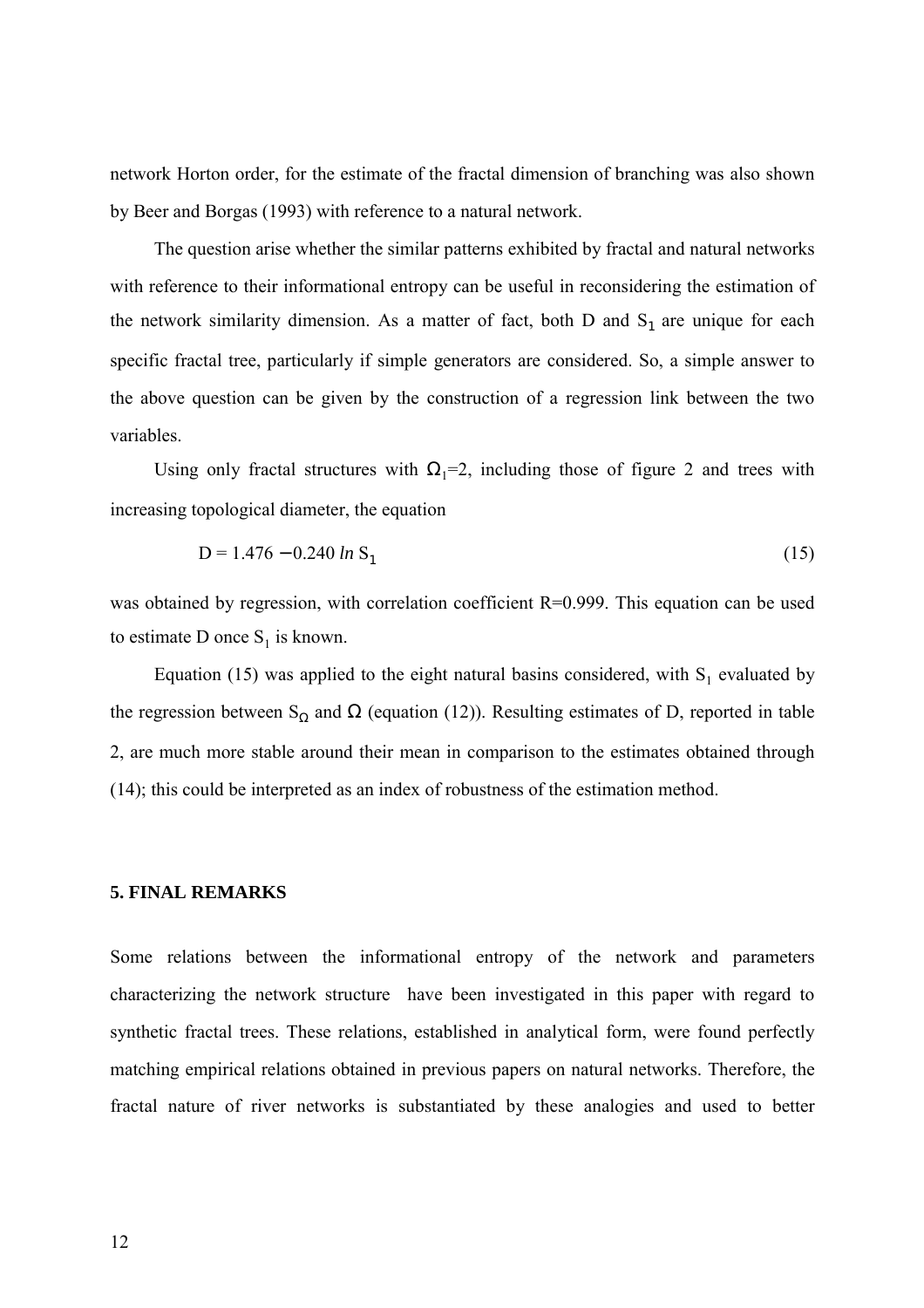understand patterns of variability of some parameters as functions of the informational entropy.

Some particular findings are worth emphasizing:

1) the entropy of fractal and natural networks is linearly related, in average, to the Horton order. The slope  $S_1$  of the straight line represents the entropy of the elementary structure from which the self-similar network can be considered to be generated.

2) the logarithm of the topological diameter is linearly related to entropy, with slope close to 1. So, natural networks can be considered as quasi maximum-entropy structures;

3) both  $S_1$  and the fractal dimension D are unique features of the self-similar networks. Hence, the relation linking these two variables permits an interesting new method for estimating the fractal dimension of the branching for natural networks.

### *Acknowledgments*

*This work was supported by funds granted by the Italian Ministero della Ricerca Scientifica e Tecnologica, Progetto 40% "Processi Idrologici Fondamentali".* Comments and suggestions by an anonymous reviewer are acknowledged and appreciated.

#### **REFERENCES**

- Beer, T. and Borgas, M., 1993. Horton's laws and the fractal nature of streams. Water Resources Research, 29 (5): 1475-1487.
- Claps,P. and Oliveto, G., 1993. Entropia informativa delle reti frattali e proprietà di autosomiglianza dei reticoli di drenaggio naturali, (in italian). Dipartimento di Ingegneria e Fisica dell'Ambiente, Università della Basilicata, Potenza, Italy.
- Feder, J., 1988. Fractals. Plenum Press, New York, 283 pp.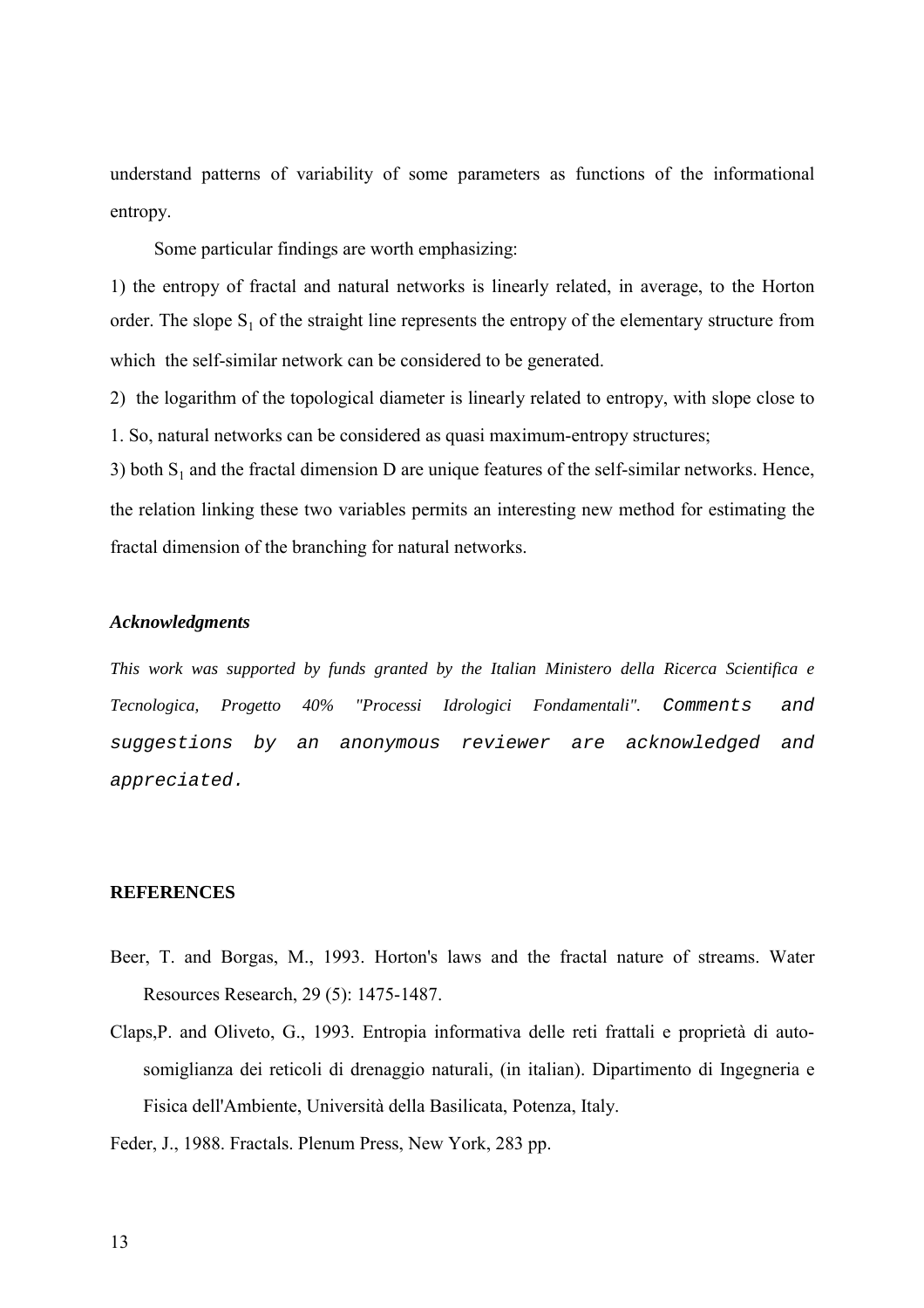- Fiorentino, M. and Claps, P., 1992a. On what can be explained by the entropy of a channel network. In: V.P. Singh and M. Fiorentino (Editors). Entropy and Energy Dissipation in Water Resources. Kluwer, Dordrecht, The Netherlands, pp. 139-154.
- Fiorentino, M. and Claps P., 1992b. Un'analisi di alcuni fenomeni idrologici a scala di bacino mediante l'uso del concetto di entropia, (in italian). Proc. XXIII Convegno di Idraulica e Costruzioni Idrauliche. Dept. of Civil Eng., Univ. of Florence, Florence, D.193-D.207.
- Fiorentino, M., Claps, P. and Singh, V.P., 1993. An entropy-based morphological analysis of river-basin networks. Water Resources Research, 29(4): 1215-1224.
- La Barbera, P. and Rosso, R., 1989. On the fractal dimension of stream networks. Water Resources Research, 25(4): 735-741.
- Liu, T., 1993. Fractal structure and properties of stream networks. Water Resources Research, 28 (11): 2981-2988.
- Mandelbrot, B.B., 1983. The Fractal Geometry of Nature, W.H. Freeman, New York, 468 pp.
- Mandelbrot, B.B., 1986. Self-affine fractal sets. in: L. Pietronero and E. Tosatti (Editors). Fractals in Physics. North-Holland, Amsterdam, pp. 3-28.
- Marani, A., Rigon, R. and Rinaldo, A., 1991. A Note on Fractal Channel Networks. Water Resources Research, 27**(**12): 3041-3049.
- Rinaldo, A., Rodriguez-Iturbe, I., Rigon, R., Bras, R.L., Ijjasz-Vasquez, E. and Marani, A., 1992. Minimum Energy And Fractal Structures Of Drainage Networks. Water Resources Research, 28 (9): 2183-2195.
- Rodriguez-Iturbe, I., Rinaldo, A., Rigon, R., Bras, R.L., Ijjasz-Vasquez E. and Marani, A., 1992. Fractal structures as least energy patterns: the case of river networks. Geophysical Research Letters, 19 (9): 889-892.
- Shannon, C. E., 1948. The mathematical theory of communications, I and II. Bell System Technical Journal, 27: 379-423.
- Wannier, G.H., 1966. Statistical Physics. J. Wiley, New York, 532 pp.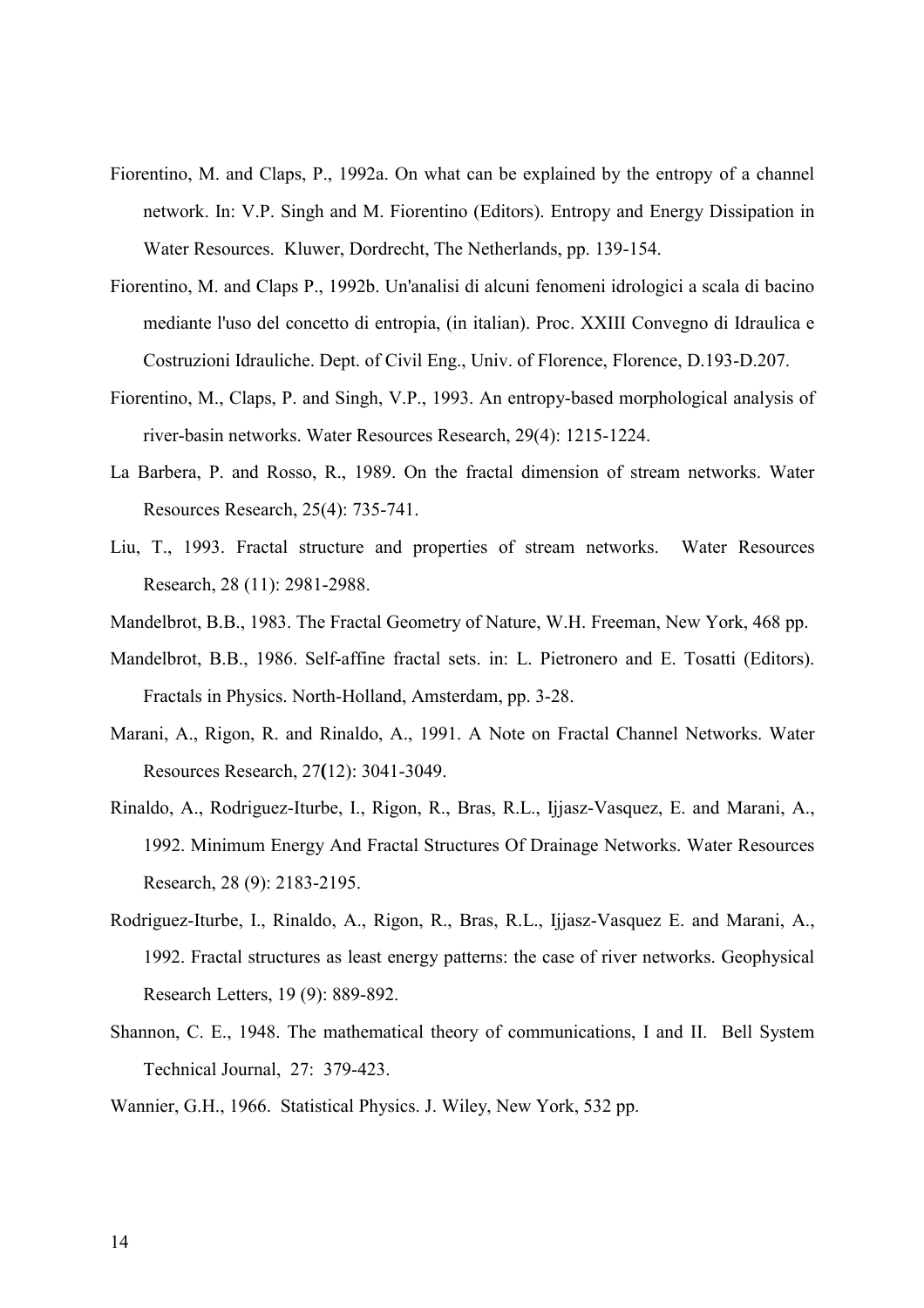| Basin         | A        | Dr. Dns.    | <i>M.L.</i> | $\boldsymbol{n}$ | H   | E   | $\Delta$ | Ω              | $R_{B}$ | $R_L$ |
|---------------|----------|-------------|-------------|------------------|-----|-----|----------|----------------|---------|-------|
|               | $(Km^2)$ | $(km^{-1})$ | (Km)        |                  | (m) | (m) |          |                |         |       |
| Arcidiaconata | 123.9    | 2.24        | 23.04       | 254              | 657 | 301 | 50       | 5              | 4.12    | 2.39  |
| Lapilloso     | 28.5     | 2.34        | 11.56       | 72               | 394 | 229 | 36       | $\overline{4}$ | 4.34    | 2.28  |
| Vulgano       | 94.1     | 2.08        | 22.08       | 193              | 663 | 370 | 37       | 5              | 3.79    | 2.26  |
| S.Maria       | 58.1     | 2.26        | 15.53       | 159              | 226 | 144 | 48       | 5              | 3.72    | 2.57  |
| Salsola       | 44.1     | 2.24        | 14.21       | 100              | 513 | 270 | 31       | 5              | 3.28    | 2.29  |
| Casanova      | 57.3     | 2.20        | 15.79       | 123              | 524 | 290 | 26       | 5              | 3.44    | 2.55  |
| Celone S.V.   | 92.5     | 2.07        | 27.59       | 181              | 715 | 362 | 42       | 5              | 3.83    | 2.73  |
| Celone a P.F. | 233.5    | 1.55        | 48.61       | 292              | 861 | 405 | 53       | 5              | 4.1     | 2.74  |

*Tab. 1. Some characteristics of the Southern Italy basins considered. A (drainage area); Dr.Dns. (drainage density); M. L. (mainstream length); n (magnitude); H (total elevation drop of the main stream); E (average basin elevation relative to the outlet);* ∆ *(topological diameter);*  $\Omega$  (Horton order);  $R_B$  (Horton bifurcation ratio);  $R_L$  (Horton length ratio).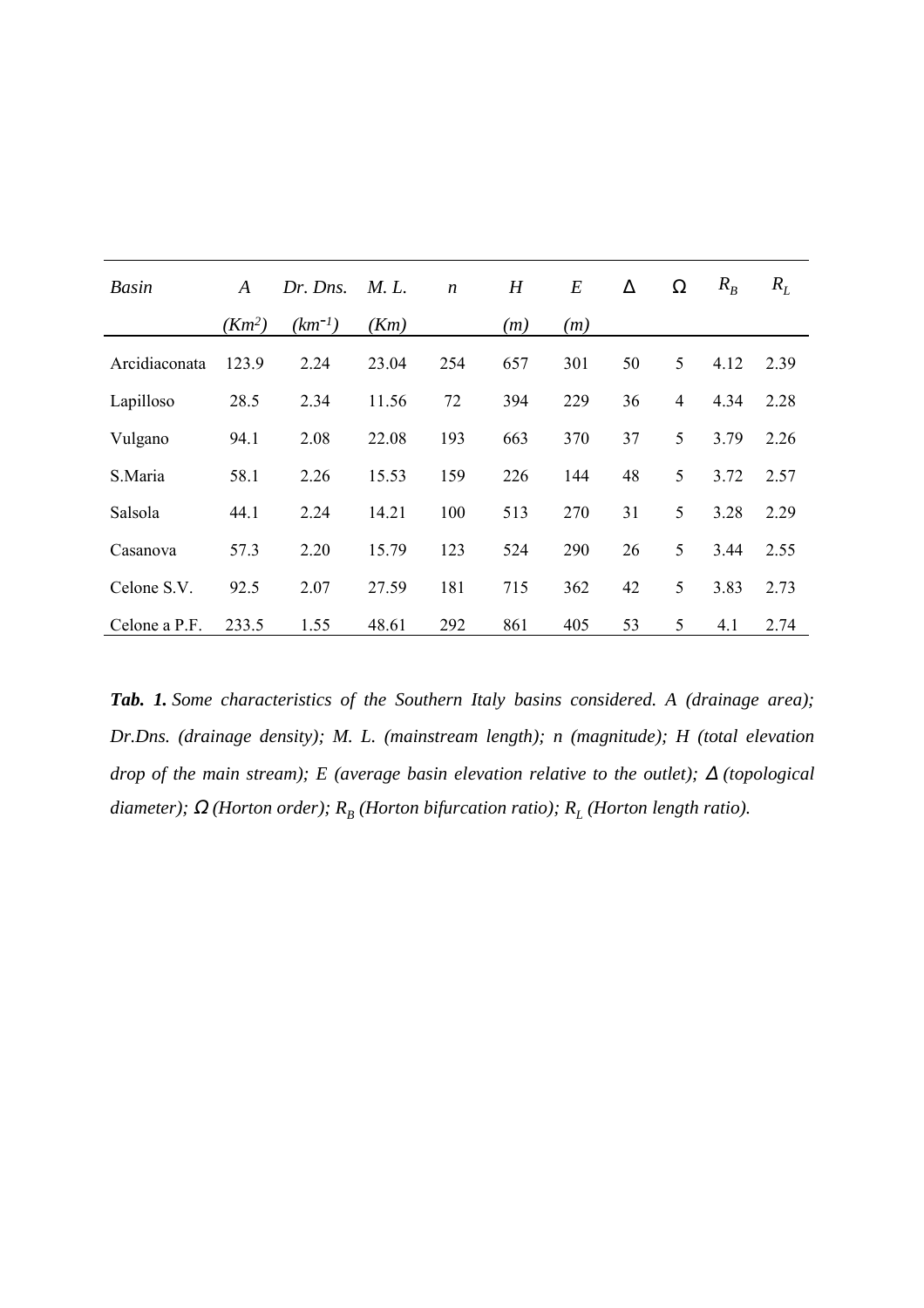| Basin         | $S_1$     | $ln R_R / ln R_L$ | D     |
|---------------|-----------|-------------------|-------|
| Lapilloso     | 1.081     | 1.78              | 1.43  |
| Celone F.S.   | 0.981     | 1.40              | 1.47  |
| Arcidiaconata | 0.952     | 1.63              | 1.48  |
| Celone S.V.   | 0.953     | 1.34              | 1.49  |
| Vulgano       | 0.880     | 1.64              | 1.49  |
| Salsola       | 0.837     | 1.43              | 1.51  |
| Casanova      | 0.859     | 1.32              | 1.53  |
| S.Maria       | 1.018     | 1.39              | 1.49  |
|               |           |                   |       |
|               | Average   | 1.49              | 1.49  |
|               | Std. Dev. | 0.169             | 0.029 |

*Tab. 2. Ln R<sub>B</sub>*/ $ln R_L$  and  $D$  estimated by equation (15) for the natural networks in Table 1. *Values of*  $S_1$  needed in equation (15) are estimated by regression with the order (equation *(12)).*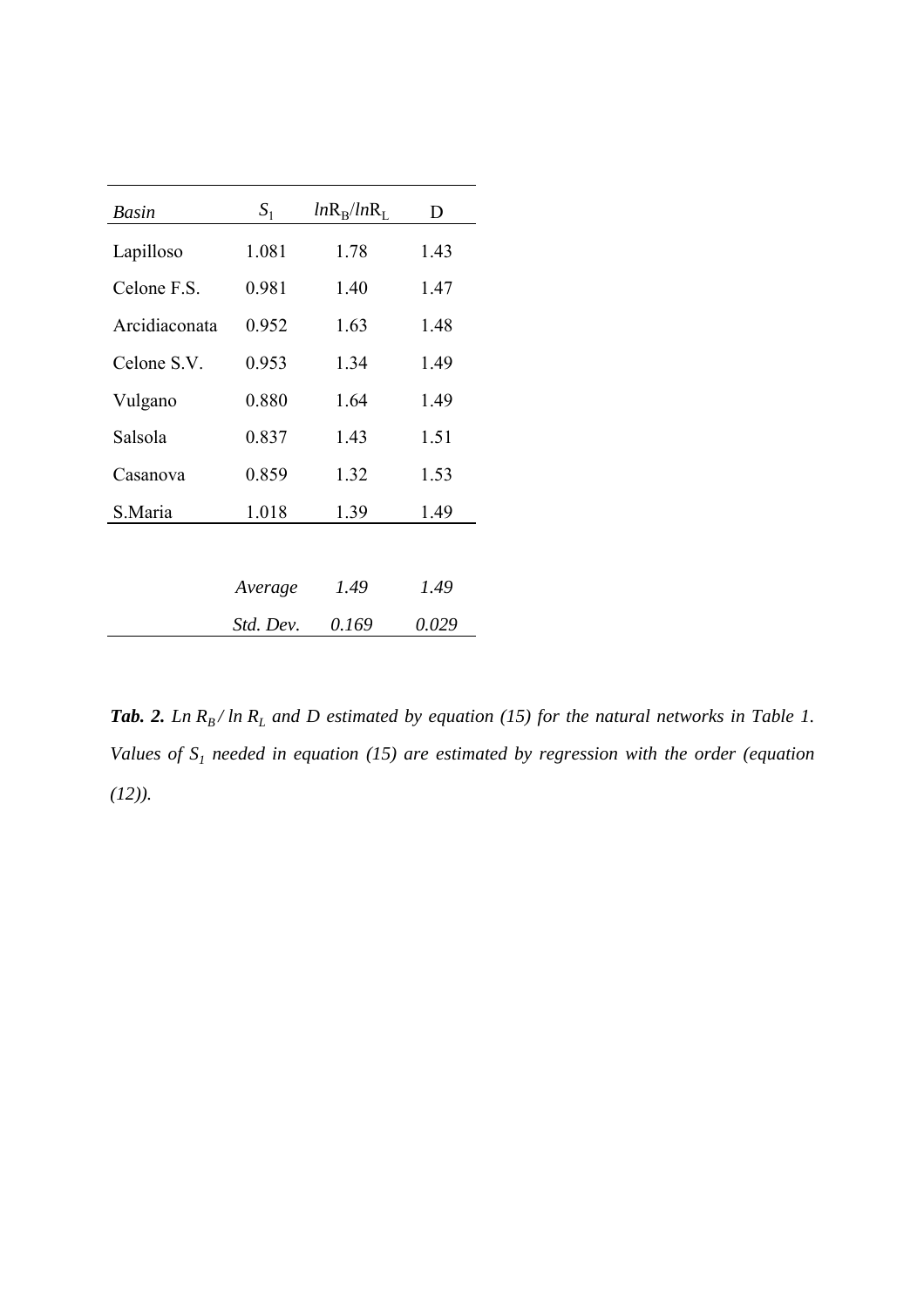#### FIGURE CAPTIONS

**Fig. 1.** Definition sketch of a simplified drainage network formed by links, external nodes (sources) and internal nodes. The Horton order ω of each link is reported in parenthesis. In this network the magnitude n (number of sources) is 6, the topological diameter  $\Delta$  is 5, the Horton order  $Ω$  is 3.

**Fig. 2.** Generation of a fractal tree. Parameter *m* is the generation index. The structure with *m*=1 is the generator. The initiator is a unit-length segment.

**Fig. 3.** Representation of non-uniform fractal networks. (**a**) maximum-entropy network  $(R_b=\Delta, \Omega$ =constant=2); (**b**) minimum-entropy production network  $(R_b=2, \Omega=\Delta)$ .

**Fig. 4.** Generators of the fractal networks considered: (a)  $M_1=3$ ,  $\eta=1/2$ ,  $D=1.585$ ,  $S_1=0.637$ ,  $\Omega_1=2$ ; **(b)** M<sub>1</sub>=5, η=1/3, D=1.465, S<sub>1</sub>=1.055,  $\Omega_1=2$ ; **(c)** M<sub>1</sub>=7, η=1/4, D=1.404, S<sub>1</sub>=1.352,  $\Omega_1=2$ ; (**d**)  $M_1$ =7,  $\eta$ =1/5, D=1.490, S<sub>1</sub>=1.516,  $\Omega_1$ =3.

**Fig. 5.** Empirical and theoretical linear relations between Horton orders and average entropy of subnetworks. Networks are identified as follows: maximum-entropy network (∙∙∙o∙∙∙); minimum-entropy production network (-∙-∙-∙- ); fractal network 4.a (—o—); fractal network 4.b (—x—); fractal network 4.c (—+—); fractal network 4.d (—\*—); natural networks (∙∙∙∙∙∙∙∙∙); .

**Fig. 6.** Empirical and theoretical linear relations between average entropy of subnetworks with diameter ∆ and *ln* ∆. Networks are identified as follows: fractal networks 4.a, 4.b, 4.c' (←←→→); fractal network 4.d (- - - - -); natural networks (⋯⋯⋯→); maximum-entropy network (-∙-∙-∙- ); minimum-entropy-production network (—o—); Peano basin (—+—).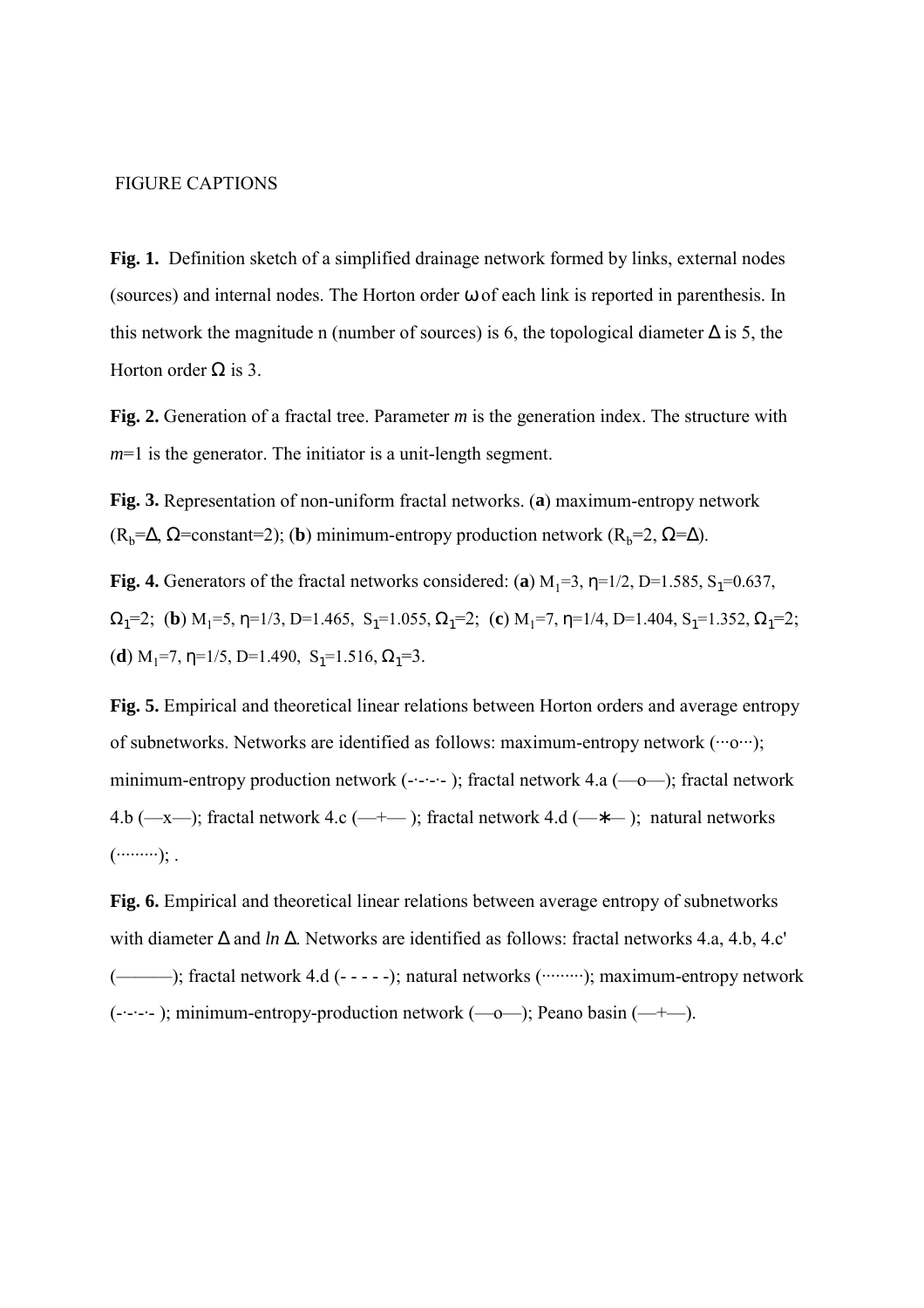

topological levels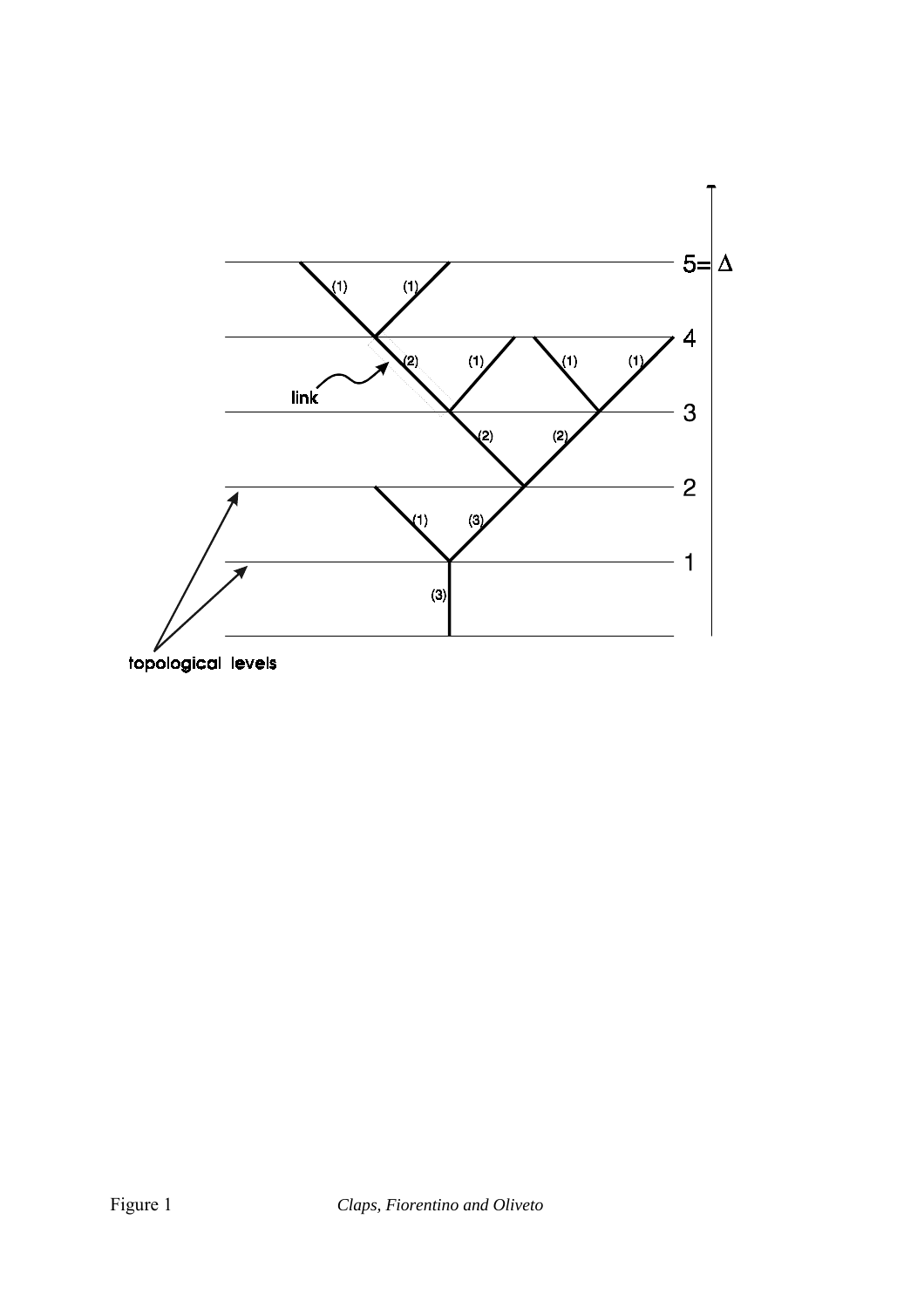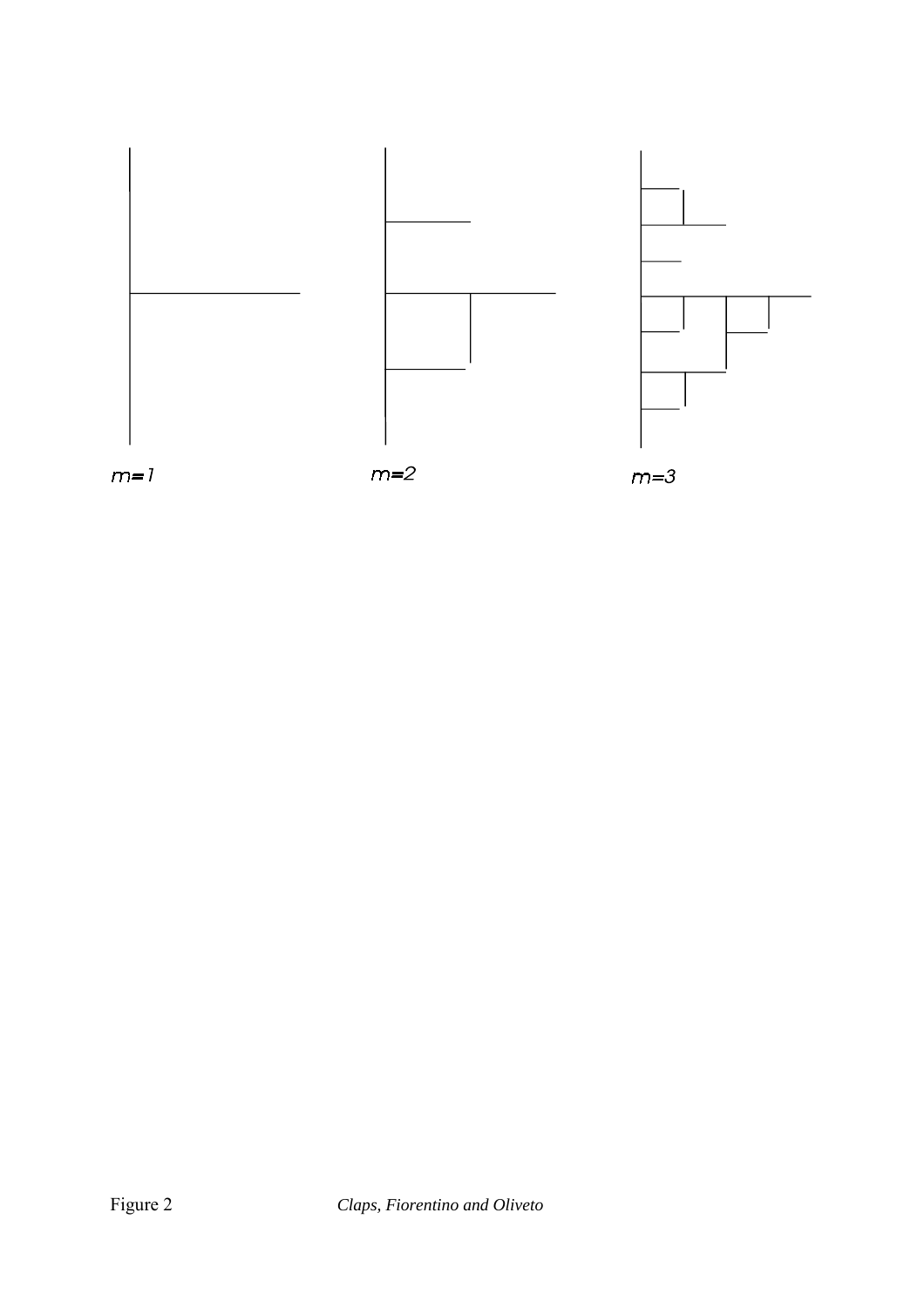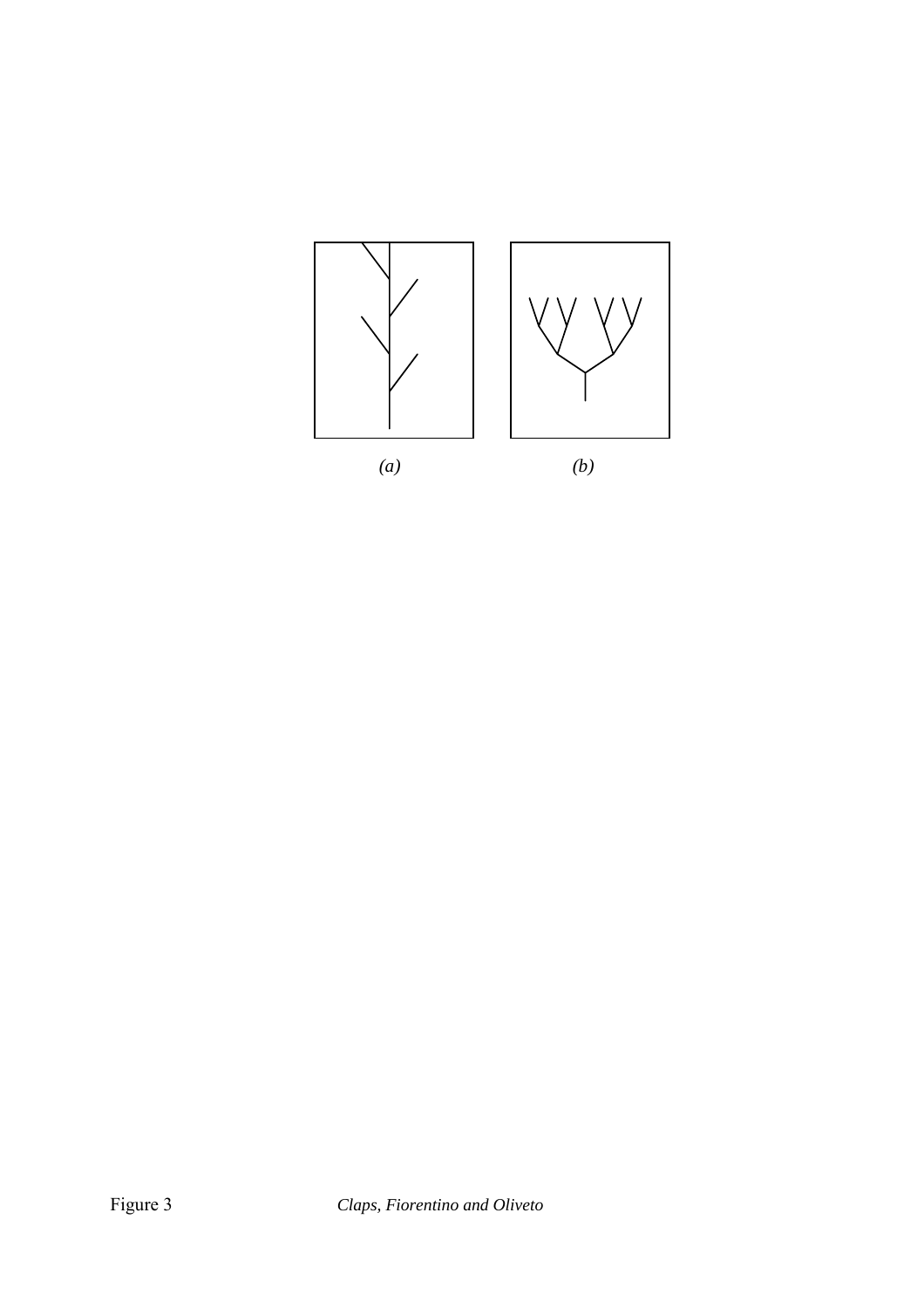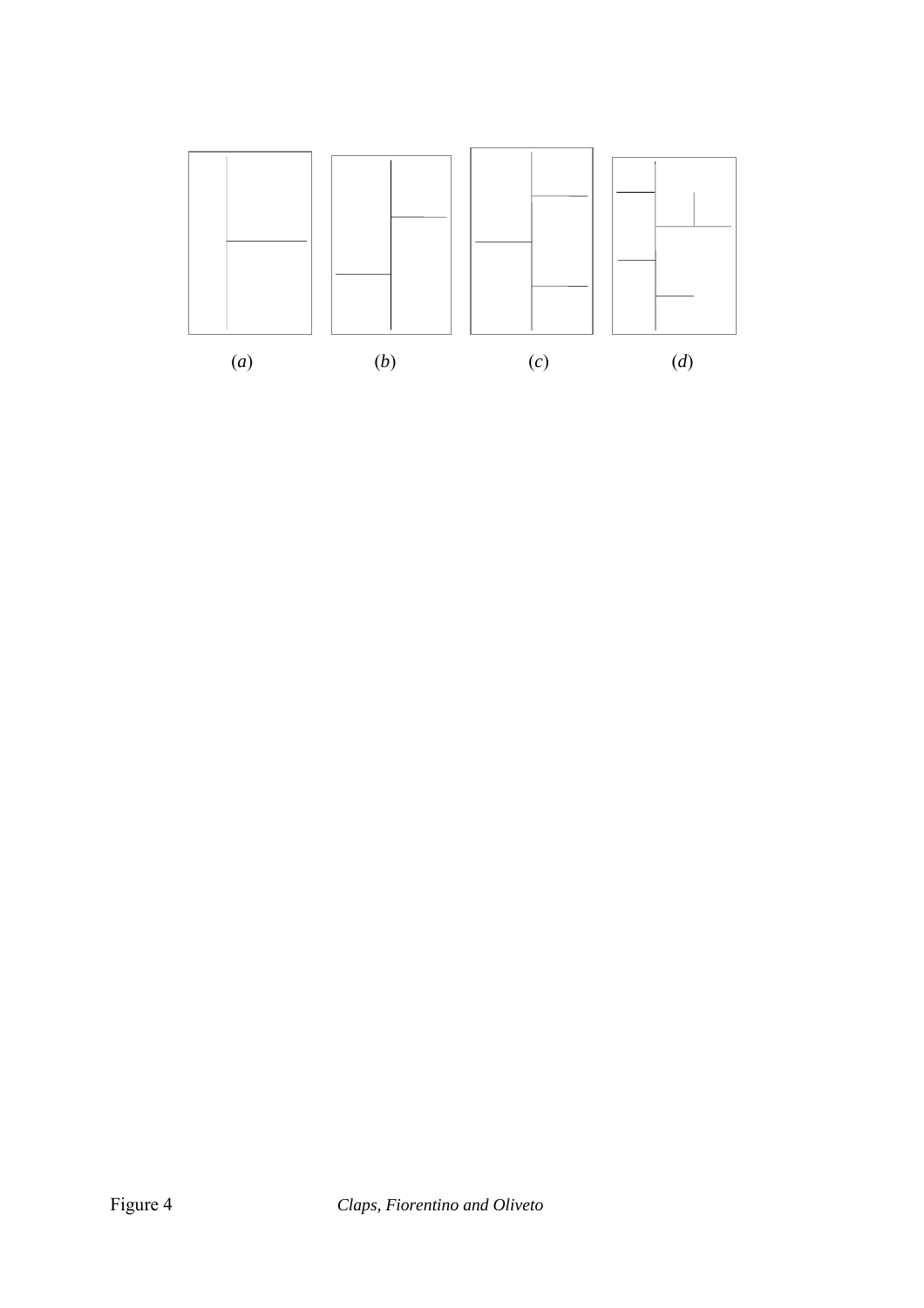

Horton order